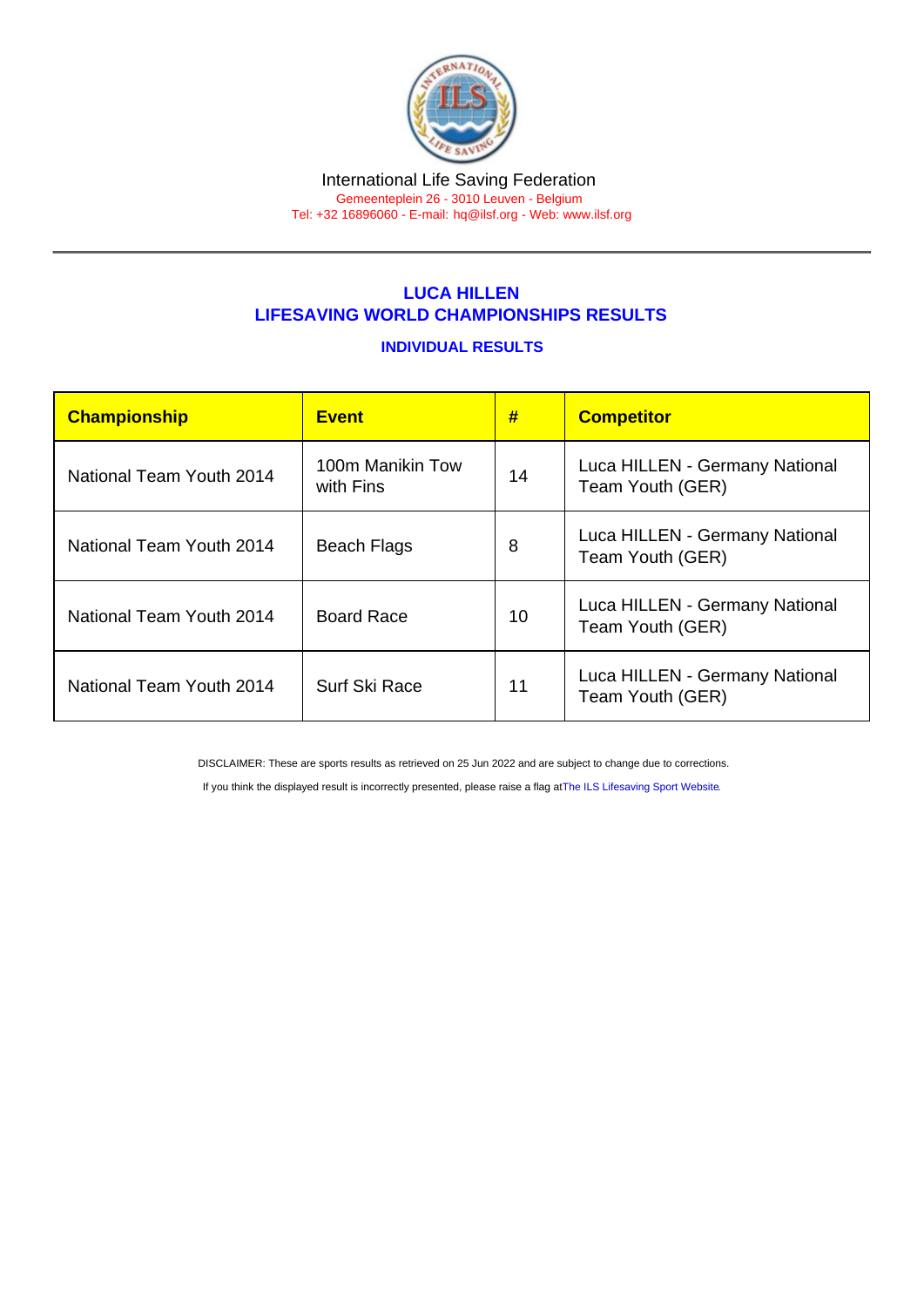# LUCA HILLEN LIFESAVING WORLD CHAMPIONSHIPS RESULTS

### TEAM RESULTS

| Championship                       | Event                     | #              | <b>Competitors</b>                                                                                               |
|------------------------------------|---------------------------|----------------|------------------------------------------------------------------------------------------------------------------|
| Interclub Open 2018                | Line Throw                | 1              | Anklam (GER)<br>Luca HILLEN, Max TESCH                                                                           |
| Interclub Open 2014                | 4x25m Manikin Relay       | 6              | Halle-Saalkreis (GER)<br>Luca HILLEN, Maximilian<br>KÜHNE, Joshua PERLING, Rik<br>OP HET VELD                    |
| <b>National Team Youth</b><br>2014 | Oceanman/Oceanwoman Relay | $\overline{7}$ | <b>Germany National Team Youth</b><br>(GER)<br>Luca HILLEN, Joshua<br>PERLING, Justus STEINBERG,<br>Max TESCH    |
| Interclub Open 2014                | <b>Rescue Tube Rescue</b> | $\overline{7}$ | Halle-Saalkreis (GER)<br>Daniel GÄTSCHMANN, Luca<br>HILLEN, Maximilian KÜHNE,<br><b>Rik OP HET VELD</b>          |
| Interclub Open 2018                | Pool Lifesaver Relay      | $\overline{7}$ | Anklam (GER)<br>Astrid BRUNSING, Alica<br>GEBHARDT, Luca HILLEN,<br>Max TESCH                                    |
| <b>National Team Youth</b><br>2014 | <b>Beach Relay</b>        | 10             | <b>Germany National Team Youth</b><br>(GER)<br>Carl-Anton DALLJO, Luca<br>HILLEN, Justus STEINBERG,<br>Max TESCH |